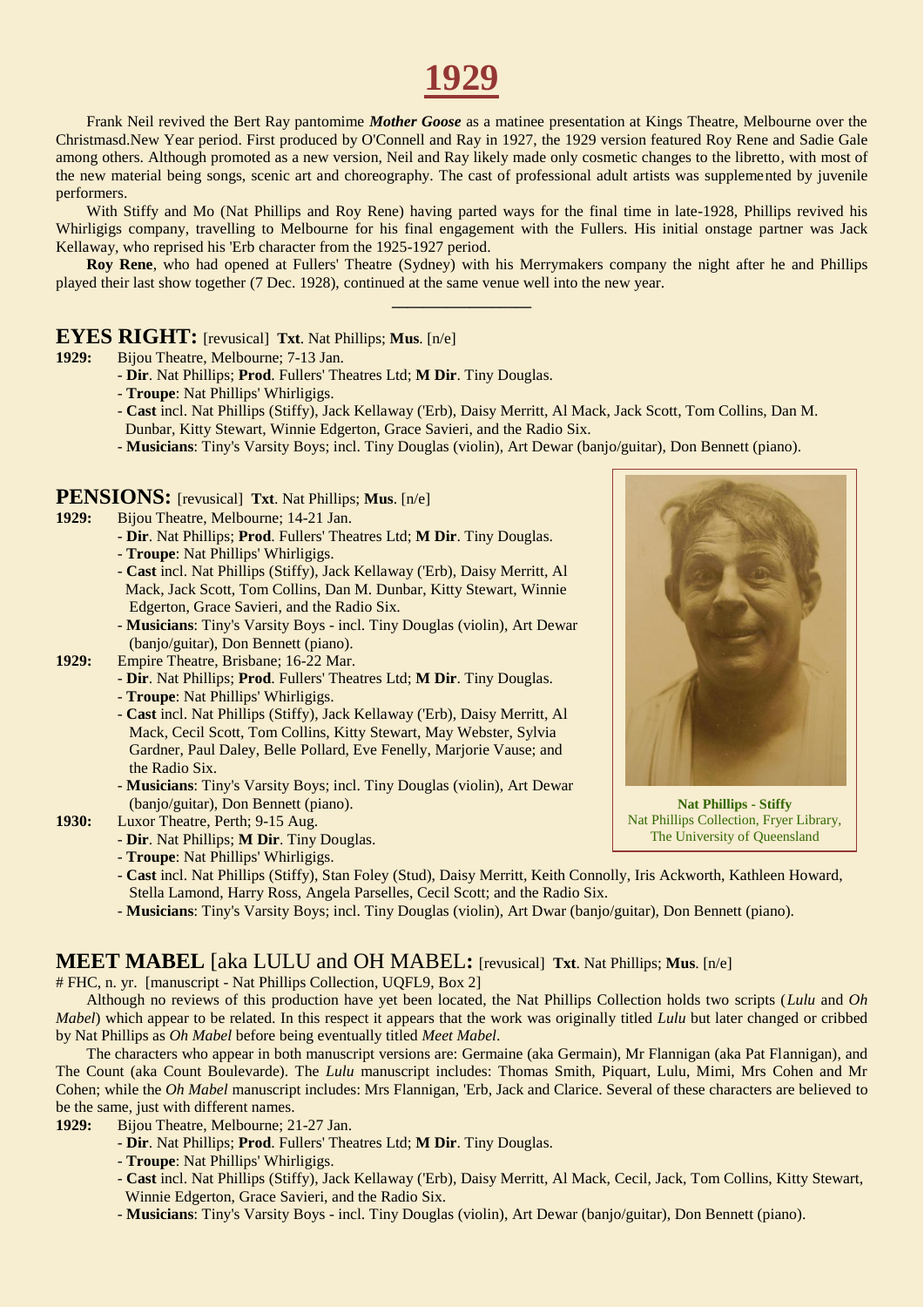- **1929:** Empire Theatre, Brisbane; 2-8 Mar.
	- **Dir**. Nat Phillips; **Prod**. Fullers' Theatres Ltd; **M Dir**. Tiny Douglas.
	- **Troupe**: Nat Phillips' Whirligigs.
	- **Cast** incl. Nat Phillips (Stiffy), Jack Kellaway ('Erb), Daisy Merritt, Al Mack, Cecil Scott, Tom Collins, Kitty Stewart, May Webster, Sylvia Gardner, Paul Daley, Belle Pollard, Eve Fenelly, Marjorie Vause; and the Radio Six.
	- **Musicians**: Tiny's Varsity Boys; incl. Tiny Douglas (violin), Art Dewar (banjo/guitar), Don Bennett (piano).
- **1930:** Luxor Theatre, Perth; 10-16 May
	- **Dir**. Nat Phillips; **Prod**. Westralian Vaudeville Ltd; **M Dir**. Tiny Douglas.
	- **Troupe**: Nat Phillips' Whirligigs.
	- **Cast** incl. Nat Phillips (Stiffy), Stan Foley (Stud), Daisy Merritt, Keith Connolly, Iris Ackworth, Kathleen Howard, Stella Lamond, Harry Ross, Angela Parselles, Cecil Scott; and the Radio Six.
	- **Musicians**: Tiny's Varsity Boys; incl. Tiny Douglas (violin), Art Dewar (banjo/guitar), Don Bennett (piano).
- **1931:** Grand Opera House, Sydney; 23-29 May
	- **Dir**. Nat Phillips; **Prod**. George Marlow; **M Dir**. Tiny Douglas.
	- **Troupe**: Nat Phillips' Revue Company.
	- **Cast** incl. Nat Phillips (Stiffy), Joe Lawman, Daisy Merritt, Keith Connolly, Iris Ackworth, Heather Jones, Kathleen Howard, Stella Lamond, Hilda Waring, Angela Parselles, Billy Doyle, Cecil Scott, Tom Dale, Elsie Hoskins, Lewola Bros, Marie Marlow; and the Radio Six.
	- **Musicians**: Tiny's Varsity Boys; incl. Tiny Douglas (violin), Art Dwar (banjo/guitar), Don Bennett (piano).



**Bert Ray** *Brisbane Courier* 6 Apr. (1928), 10.

### **SAILORS DON'T CARE:** [revusical] **Txt/Mus**. [n/e]

 Part one in a series of "Adventures of Mr and Mrs Dooley." The characters include: Mrs Dooley (a dame part), Mr Dooley (a blunt sailor who meets with many dangers as he searches for a buried treasure but nevertheless remains philosophically calm), and Bill Blizzard (the villain of the piece).

 NB: It is not clear if there is any relationship between this revusical and Nat Phillips' *The Dooleys*, ca. 1930.

- **1929:** Bijou Theatre, Melbourne; 9-15 Feb.
	- **Dir**. Bert Ray; **Prod**. Fullers' Theatres Ltd.
	- **Troupe**: Bert Ray Revue Company.
	- **Cast** incl. Bert Ray (Mrs Dooley), Nellie Kolle, Jack Kearns (Mr Dooley), William Innes (Bill Blizzard), Polly McLaren, Hal Bertini, Stan Tilton, Kitty Stewart, Ivy Davis, Bertha Beaumont.

"**[Revue at Bijou](http://trove.nla.gov.au/ndp/del/page/470327)**." *Argus* 11 Feb. (1929), 10.

### **WHO'S WHO:** [revusical] **Txt**. Nat Phillips; **Mus**. [n/e]

- **1929:** Empire Theatre, Brisbane; 23-29 Feb.
	- **Dir**. Nat Phillips; **Prod**. Fullers' Theatres Ltd; **M Dir**. Tiny Douglas.
	- **Troupe**: Nat Phillips' Whirligigs.
	- **Cast** incl. Nat Phillips (Stiffy), Jack Kellaway ('Erb), Daisy Merritt, Al Mack, Cecil Scott, Tom Collins, Kitty Stewart, May Webster, Sylvia Gardner, Paul Daley, Belle Pollard, Eve Fenelly, Marjorie Vause; and the Radio Six.
	-
	- **Musicians**: Tiny's Varsity Boys; incl. Tiny Douglas (violin), Art Dewar (banjo/guitar), Don Bennett (piano).

# **NOT GUILTY:** [revusical] **Txt**. Nat Phillips; **Mus**. [n/e] **1929:** Empire Theatre, Brisbane; 23-29 Mar.

- **1929:** Empire Theatre, Brisbane; 23-29 Mar.
	- **Dir**. Nat Phillips; **Prod**. Fullers' Theatres Ltd; **M Dir**. Tiny Douglas.
	- **Troupe**: Nat Phillips' Whirligigs.
	- **Cast** incl. Nat Phillips (Stiffy), Jack Kellaway ('Erb), Daisy Merritt, Al Mack, Cecil Scott, Tom Collins, Kitty Stewart,
	- May Webster, Sylvia Gardner, Paul Daley, Belle Pollard, Eve Fenelly, Marjorie Vause; and the Radio Six.
	- **Musicians**: Tiny's Varsity Boys; incl. Tiny Douglas (violin), Art Dewar (banjo/guitar), Don Bennett (piano).

#### **MAMA'S NEW HUSBAND:** [revusical] **Txt**. Nat Phillips; **Mus**. [n/e]

- **1929:** Empire Theatre, Brisbane; 6-12 Apr.
	- **Dir**. Nat Phillips; **Prod**. Fullers' Theatres Ltd; **M Dir**. Tiny Douglas.
	- **Troupe**: Nat Phillips' Whirligigs.
	- **Cast** incl. Nat Phillips (Stiffy), Jack Kellaway ('Erb), Daisy Merritt, Al Mack, Cecil Scott, Tom Collins, Kitty Stewart,
	- May Webster, Sylvia Gardner, Paul Daley, Belle Pollard, Eve Fenelly, Marjorie Vause; and the Radio Six.
	- **Musicians**: Tiny's Varsity Boys; incl. Tiny Douglas (violin), Art Dewar (banjo/guitar), Don Bennett (piano).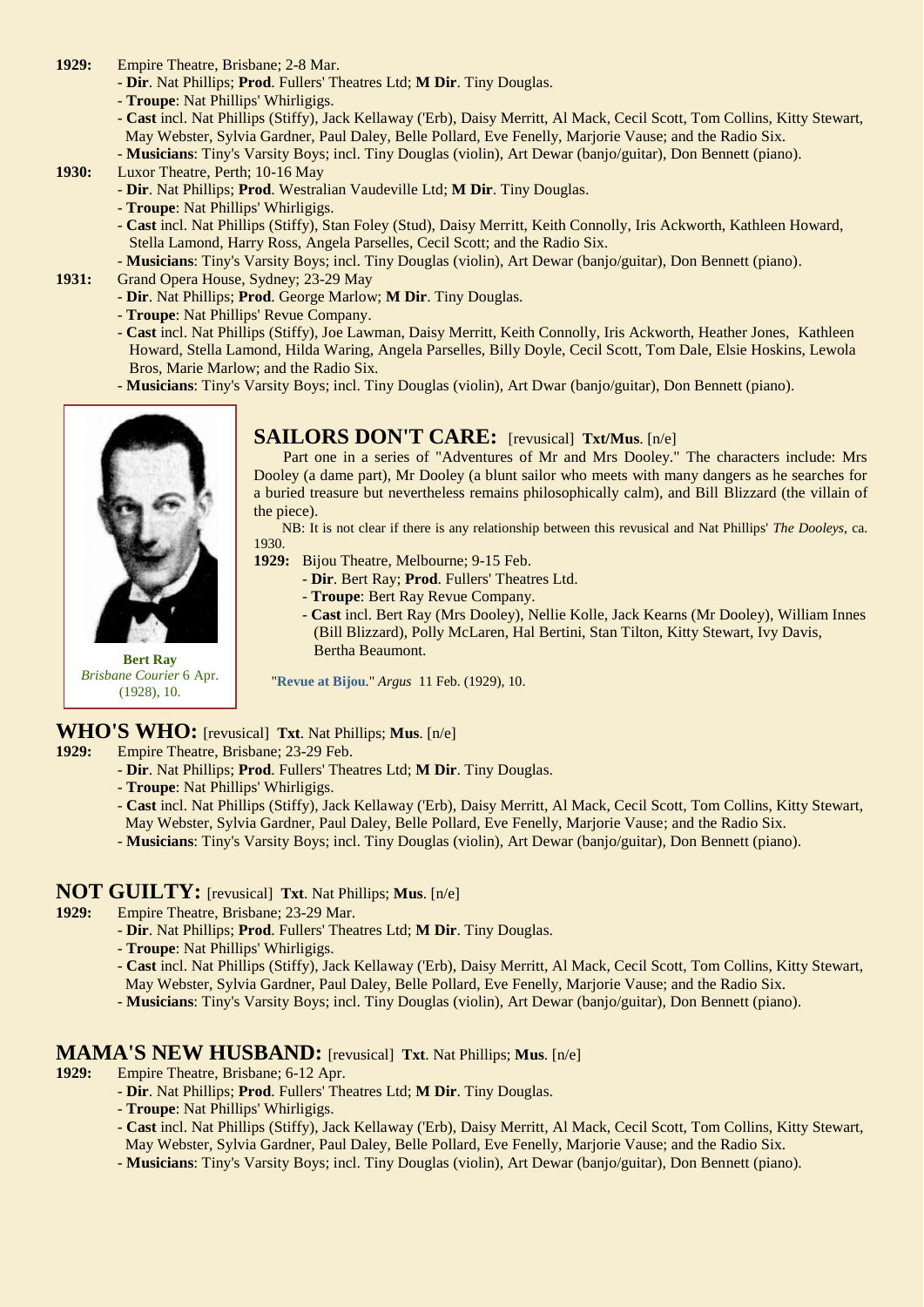### **MARRYING MARY:** [revusical] **Txt**. Nat Phillips; **Mus**. [n/e]

- **1929:** Empire Theatre, Brisbane; 20-26 Apr.
	- **Dir**. Nat Phillips; **Prod**. Fullers' Theatres Ltd; **M Dir**. Tiny Douglas.
	- **Troupe**: Nat Phillips' Whirligigs.
	- **Cast** incl. Nat Phillips (Stiffy), Jack Kellaway ('Erb), Daisy Merritt, Al Mack, Cecil Scott, Tom Collins, Kitty Stewart, May Webster, Sylvia Gardner, Paul Daley, Belle Pollard, Eve Fenelly, Marjorie Vause; and the Radio Six.
	- **Musicians**: Tiny's Varsity Boys; incl. Tiny Douglas (violin), Art Dewar (banjo/guitar), Don Bennett (piano).

### **HAPPY IDEAS:** [musical revue] **Txt**. Jim Gerald; **Mus**. [n/e]

Shortly after returning to Australia in early 1929 after nine months overseas, Jim Gerald reformed his revue company and put together a repertoire of both old and new productions. *Everyone's* records that the new material moved away from the revusical format – "the stuff that landed him in the front row of local comedy merchants." Although *Happy Ideas*, made a strong impression on the critic, introducing as it did "much in the way of novelty and effective presentation' he or she proposes that it didn't have the scope that the revusical allowed. 'It is mounted [however] with a suggestion of lavishness, which is emphasized by the stage lighting. Evidently one of the wrinkles picked up by Gerald in America, varied coloured and ever changing lights [were] thrown from the wings on to a gold drop centre paneled by rich figured material" ("Jim Gerald," 49). Gerald returned to staging his traditional entertainment (a vaudeville first half and second half revusical) the following year but retained *Happy Ideas* as a generic title for the vaudeville part of the programme. A review of the second week's edition of *Happy Ideas* as staged during the 1930 Melbourne Tivoli season records, for example: "[It] was well named. In the eight ideas presented the company was in a happy vein, and kept the patrons in a state of laughter from start to finish. Jim Gerald himself displayed remarkable versatility, particularly in the haunted house scene, in company with Reg Hawthorne. The humour was original, and was deservedly appreciated" ("Tivoli Theatre," 12). Each opening week of a season up until at least the mid-1930s also invariably saw the troupe present a week of straight vaudeville-style revue under the same title.



#### *Truth* (Sydney) 28 Apr. (1929), 21.

- **1929:** Fullers' Theatre, Sydney; 29 Apr ca. May
	- **Dir**. Jim Gerald; **Prod**. Fullers' Theatres Ltd.
	- **Troupe**: Jim Gerald Revue Company.
	- **Cast** incl. Jim Gerald, Essie Jennings, Reg Hawthorne, Billy Heaton. Tom Dale, Lily Coburn, Ron Shand, Linda Foy, Howard Hall.
- **1930:** Tivoli Theatre, Melbourne; 5 Apr. 4 July
	- **Dir**. Jim Gerald; **Prod**. Tivoli Celebrity Vaudeville Pty Ltd..
	- **Troupe**: Jim Gerald Musical Revue Company.
	- **Cast** incl. Jim Gerald, Essie Jennings, Reg Hawthorne, Howard Hall, Jim Foran, Sadie Gale, Tom Dale, Joe Hudson, Ray McLean, Joan Graham, Lily Coburn, Marie Ward, Thelma Duff, Edna Ralston; and the Six Twinklers.
- **1933:** Tivoli Theatre, Sydney; 27 Jan. 13 Apr.
	- **Dir**. Jim Gerald; **Prod**. Con-Paul Theatres (Mike Connors and Queenie Paul).
	- **Cast** incl. Jim Gerald, Lily Coburn, Reg Hawthorne, Howard Hall, Frieda Bohning, Thelma Duff, Heather Jones, Will Perryman, Lou Cottam, Tom Dale, Thelma Bryce, Jess Gillam, Vilma Kaye; and the Twelve Twinklers.
	- NB: The season began with *Pantomime Revels* (24 Dec. 1932 19 Jan. 1933) followed by *The Honeymoon Girl* (20-26 Jan.). The remainder of the season comprised *Happy Ideas* (first part) and a second part revusical.
- **1934:** Tivoli Theatre, Melbourne; 31 Mar. 9 Aug.
	- **Dir**. Jim Gerald; **Prod**. Con-Paul Theatres / Tivoli Circuit Australia Pty Ltd (from ca. May onwards).
	- **Troupe**: Jim Gerald's Musical Revue Company.
	- **Cast** incl. Jim Gerald, Lou Cottam, Edna Ralston, Lily Coburn, Thelma Duff, Tom Dale, Lance Vane, Frieda Bohning,
	- George Moon Jnr, Vilma Kaye, Robbie Clifton, Will Perryman, Max Reddy; and the Six Twinklers.
	- NB: Charles L. Sherman joined the company on 12 May.

NB: Frieda Bohning's surname is sometimes referred to as "Bonning." It is unclear which is the correct spelling.

"Jim Gerald Back at Fullers, Sydney." *Everyone's* 1 May (1929), 49. "**[Tivoli Theatre](http://trove.nla.gov.au/ndp/del/page/18959721)**." *Age* 14 Apr. (1930), 12.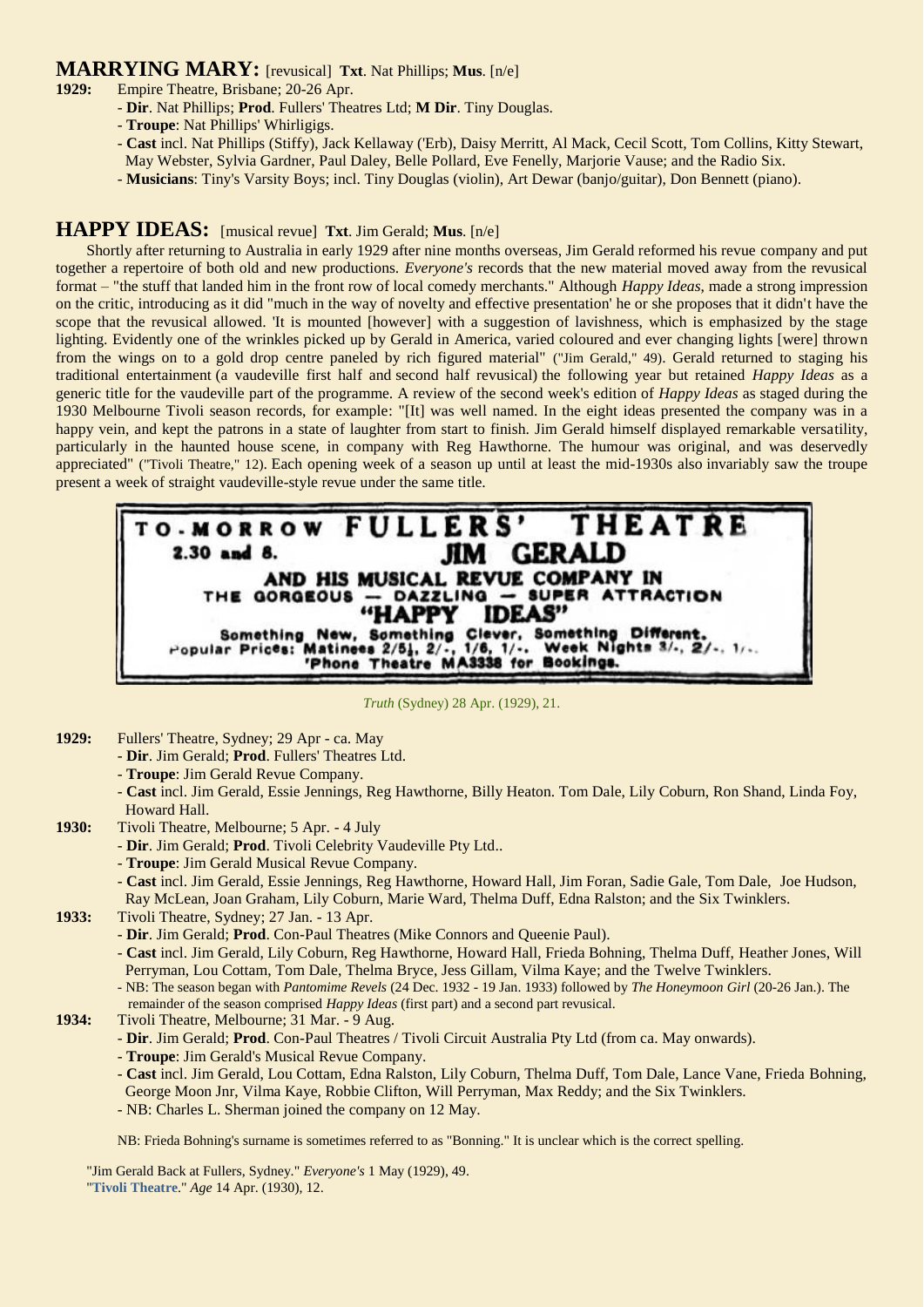### **TWO LOVELY LIARS:** [revusical] **Txt**. Les Shipp; **Mus**. [n/e]

- **1929:** Cremorne Theatre, Brisbane; ca. May/June
	- **Dir**. Les Shipp; **Prod**. George Melrose.
	- **Troupe**: George Melrose's Original 1929 Frivolities Company.
	- **Cast** incl. Les Shipp.
- **1929:** George Melrose's regional Queensland tour; ca. June/July
	- **Troupe**: Original 1929 Frivolities Company.
		- **Cast** incl. Les Shipp, Levante, Bert Harrow, Jake Mack, Fred Monument, Jessie McKay, Hats McKay, Ivy Gyler,
		- Gladys Cole, Corona, Remona.
		- Tour itinerary incl. Mackay (Princess Theatre; 1- 6 July); Charters Towers (18-20 July)

### **A TRIP TO THE MOUNTAINS:** [revusical] **Txt**. Les Shipp; **Mus**. [n/e]

Described in Mackay's *Daily Mercury* as a musical farce interspersed with numbers by the ballet and several specialties occupying the whole second half ("Original Frivolities," 15).

- **1929:** Cremorne Theatre, Brisbane; ca. May/June
	- **Dir**. Les Shipp; **Prod**. George Melrose.
	- **Troupe**: George Melrose's Original 1929 Frivolities Company.
	- **Cast** incl. Les Shipp.
- **1929:** George Melrose's regional Queensland tour; ca. June/July
	- **Troupe**: Original 1929 Frivolities Company.
	- **Cast** incl. Les Shipp, Levante, Bert Harrow, Jake Mack, Fred Monument, Jessie McKay, Hats McKay, Ivy Gyler, Gladys Cole, Corona, Remona.
	- NB: Tour itinerary incl. Mackay (Princess Theatre; 1-6 July); Charters Towers (18-20 July)

"**[Original Frivolities](http://trove.nla.gov.au/ndp/del/article/170722499)**." *Daily Mercury* (Mackay, Qld) 3 July (1929), 15.

## **THE JEALOUS HUSBAND:** [revusical] **Txt**. Bert Desmond; Mus. [n/e] 1929: Coleman's New Pantomime and Revue Company regional Queensland tour: ca.

**1929:** Coleman's New Pantomime and Revue Company regional Queensland tour; ca. May - July

- **Prod/Dir**. Alf Coleman.
- **Troupe**: Coleman's New Pantomime and Revue Company.
- **Cast** incl. Bert Desmond, Lily Vockler, Ernie Delavale, Billie Rennie, Mattie Jansen, Marjorie Seymour, Harry Little, Roy Jeanette.
- Itinerary incl. Mackay (Old Star Court site; 1-6 July).

### **THE HAUNTED HOTEL:** [revusical] **Txt**. Bert Desmond; Mus. [n/e] **1929:** Coleman's New Pantomime and Revue Company regional Queensland region

- **1929:** Coleman's New Pantomime and Revue Company regional Queensland regional; ca. May-June
	- **Dir/Prod**. Alf Coleman.

\_\_\_\_\_\_\_\_\_\_\_\_\_\_\_\_\_\_\_\_\_\_\_\_\_\_\_\_\_\_\_

- **Troupe**: Coleman's New Pantomime and Revue Company.
- **Cast** incl. Bert Desmond, Lily Vockler, Ernie Delavale, Billie Rennie, Mattie Jansen, Marjorie Seymour, Harry Little, Roy Jeanette.
- Itinerary incl. Mackay (Old Star Court site; 1-6 July).

### **OLD KING COLE:** [pantomime] **Txt**. Alf Coleman and Bert Desmond; Mus. [n/e] 1929: Coleman's New Pantomime and Revue Company regional Oueendsland tour: ca. May

**1929:** Coleman's New Pantomime and Revue Company regional Queendsland tour; ca. May-June - **Dir/Prod**. Alf Coleman.

- **Troupe**: Coleman's New Pantomime and Revue Company.
- **Cast** incl. Bert Desmond, Lily Vockler, Ernie Delavale, Billie Rennie, Mattie Jansen, Marjorie Seymour, Harry Little, Roy Jeanette.
- Itinerary incl. Mackay (Old Star Court site; 1-6 July).

### **THE ENCHANTED FOREST:** [revusical] **Txt**. Bert Desmond; **Mus**. [n/e]

- **1929:** Coleman's New Pantomime and Revue Company regional Queensland tour; ca. May-June - **Dir/Prod**. Alf Coleman.
	- **Troupe**. Coleman's New Pantomime and Revue Company.
	- **Cast** incl. Bert Desmond, Lily Vockler, Ernie Delavale, Billie Rennie, Mattie Jansen, Marjorie Seymour, Harry Little, Roy Jeanette.
	- Itinerary incl. Mackay (Old Star Court site; 1-6 July).



**Bert Desmond** *Australian Variety* Sept 1914, 7.

NB: The Alf Coleman pantomime and revue company tours was largely presented under canvas.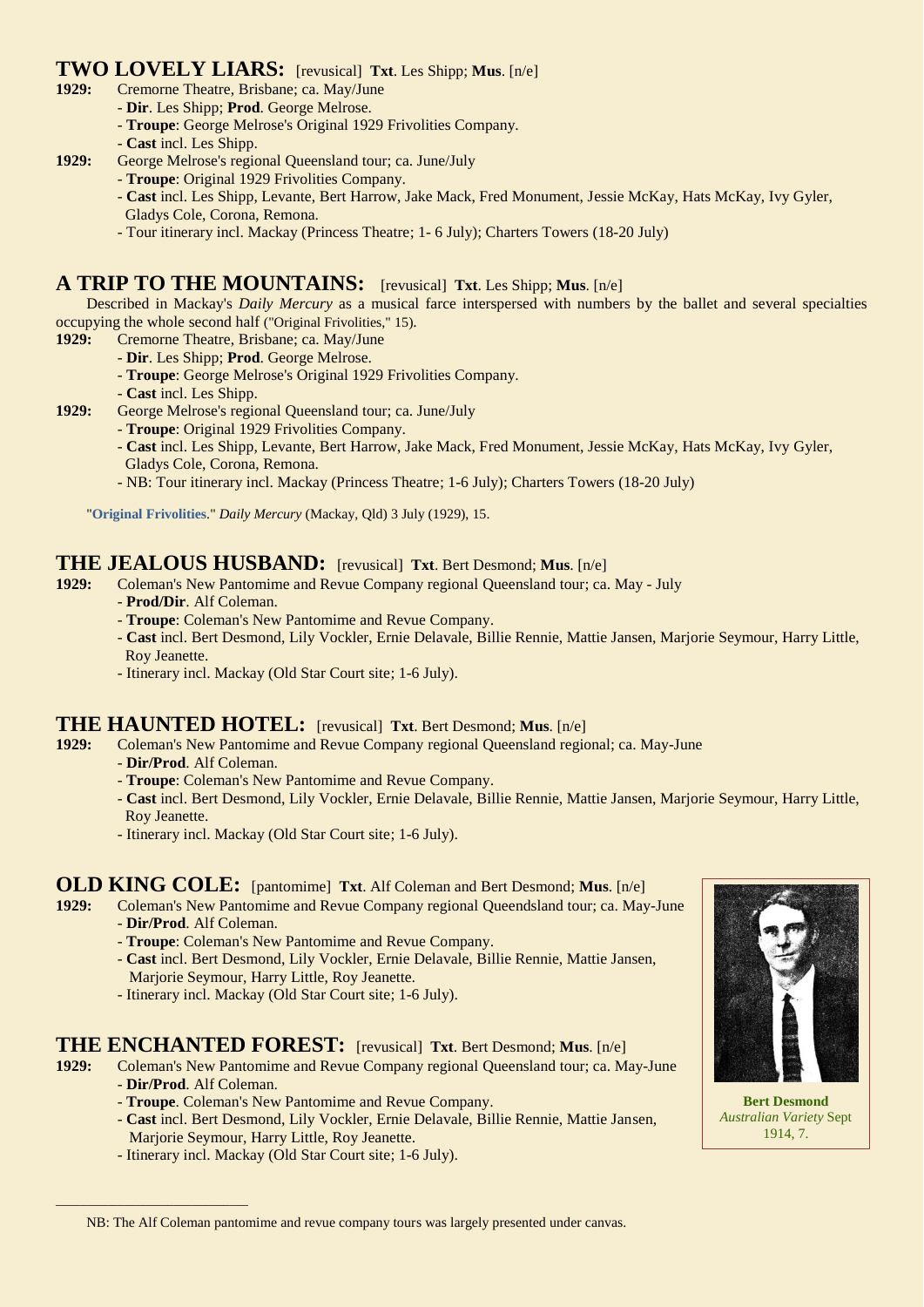### **MUGSY OUT WEST:** [revusical] **Txt**. Bert Desmond; **Mus**. [n/e]

- **1929:** Coleman's New Pantomime and Revue Company regional Queensland tour; ca. May-June
	- **Dir/Prod**. Alf Coleman.
	- **Troupe**: Coleman's New Pantomime and Revue Company.
	- **Cast** incl. Bert Desmond, Lily Vockler, Ernie Delavale, Billie Rennie, Mattie Jansen, Marjorie Seymour, Harry Little, Roy Jeanette.
	- Itinerary incl. Mackay (Old Star Court site; 1-6 July).

# **MUGSY IN A CABARET:** [revusical] **Txt**. Bert Desmond; **Mus**. [n/e] **1929:** Coleman's New Pantomime and Revue Company regional Queensland tour

- **1929:** Coleman's New Pantomime and Revue Company regional Queensland tour; ca. May-June
	- **Dir/Prod**. Alf Coleman.
	- **Troupe**: Coleman's New Pantomime and Revue Company.
	- **Cast** incl. Bert Desmond, Lily Vockler, Ernie Delavale, Billie Rennie, Mattie Jansen, Marjorie Seymour, Harry Little, Roy Jeanette.
	- Itinerary incl. Mackay (Old Star Court site; 1-6 July).

#### **IN VERY OLD ARIZONA:** [revusical] **Txt**. Nat Phillips; **Mus**. [n/e]

- **1929:** Empire Theatre, Brisbane; 15-21 June.
	- **Dir**. Nat Phillips; **Prod**. Fullers' Theatres Ltd; **M Dir**. Tiny Douglas.
	- **Troupe**: Nat Phillips' Whirligigs.
	- **Cast** incl. Nat Phillips (Stiffy), Jack Kellaway ('Erb), Daisy Merritt, Al Mack, Cecil Scott, Tom Collins, Kitty Stewart, May Webster, Sylvia Gardner, Paul Daley, Belle Pollard, Eve Fenelly, Marjorie Vause; and the Radio Six.
	- **Musicians**: Tiny's Varsity Boys incl. Tiny Douglas (violin), Art Dewar (banjo/guitar), Don Bennett (piano).

### **ODD JOBS:** [revusical] **Txt**. Nat Phillips; **Mus**. [n/e]

- **1929:** Empire Theatre, Brisbane; 22-29 June
	- **Dir**. Nat Phillips; **Prod**. Fullers' Theatres Ltd; **M Dir**. Tiny Douglas.
	- **Troupe**: Nat Phillips' Whirligigs.
	- **Cast** incl. Nat Phillips (Stiffy), Jack Kellaway ('Erb), Daisy Merritt, Al Mack, Cecil Scott, Tom Collins, Kitty Stewart, May Webster, Sylvia Gardner, Paul Daley, Belle Pollard, Eve Fenelly, Marjorie Vause; and the Radio Six.
	- **Musicians**: Tiny's Varsity Boys incl. Tiny Douglas (violin), Art Dewar (banjo/guitar), Don Bennett (piano).



**Phil Smith** *Green Room* Feb. (1920), 5.

**OH AUNTIE:** [revusical] **Txt**. Phil Smith; **Mus**. [n/e]

Possibly written with additional material contributed by Warton and O'Connor. NB: It is not clear if there is any relationship between this revusical and Nat Phillips' *Oh Auntie* revusical, ca. 1926.

- 1929: Warton and D. B. O'Connor's Frivolities Company regional Queensland tour; ca. June/July
	- **Dir/Prod**. Paul Warton and D. B. O'Connor (in association with Birch, Carroll and Coyle)
	- **Cast** incl. Phil Smith, D. B. O'Connor, Doris George, Violet Lester, Dorothy Phillips, Louis Garcia.
	- Tour Itinerary incl. Mackay (Britannia Hall; 1-6 July)

**BITS AND PIECES:** [revusical] **Txt**. Phil Smith; **Mus**. [n/e]

Possibly written with additional material contributed by Warton and O'Connor.

- **1929:** Warton and D.B. O'Connor's Frivolities Company regional Queensland tour; ca. June/July
	- **Dir**. Paul Warton and D. B. O'Connor (in association with Birch, Carroll and Coyle;
	- **Cast** incl. Phil Smith, D. B. O'Connor, Doris George, Violet Lester, Dorothy Phillips, Louis Garcia.

**MIXED METHODS:** [revusical] **Txt**. Nat Phillips; **Mus**. [n/e]

**1929:** Empire Theatre, Brisbane; 6-12 July

- **Dir**. Nat Phillips; **Prod**. Fullers' Theatres Ltd; **M Dir**. Tiny Douglas.
- **Troupe**: Nat Phillips' Whirligigs.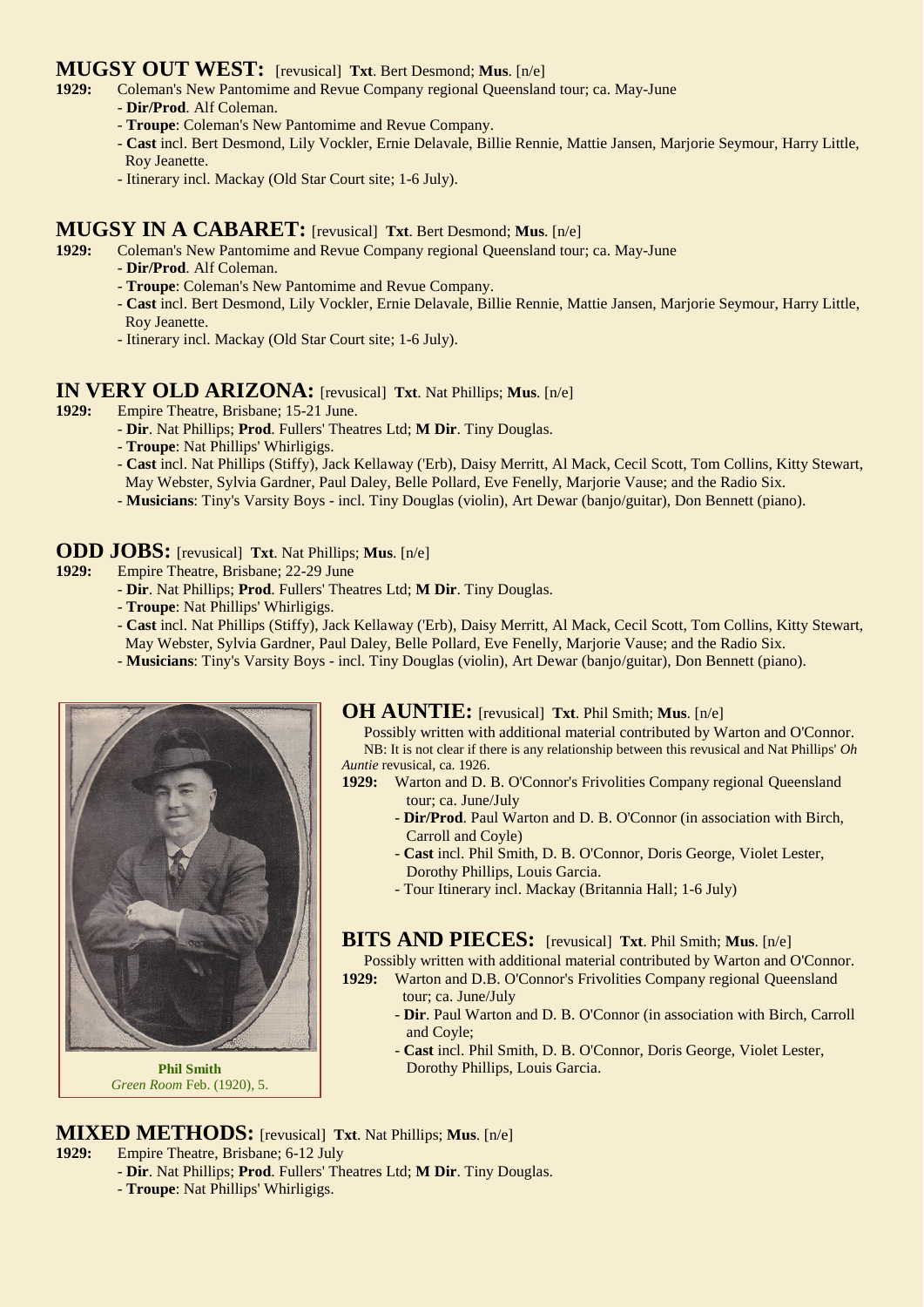- **Cast** incl. Nat Phillips (Stiffy), Jack Kellaway ('Erb), Daisy Merritt, Al Mack, Cecil Scott, Tom Collins, Kitty Stewart,
- May Webster, Sylvia Gardner, Paul Daley, Belle Pollard, Eve Fenelly, Marjorie Vause; and the Radio Six.
- **Musicians**: Tiny's Varsity Boys; incl. Tiny Douglas (violin), Art Dewar (banjo/guitar), Don Bennett (piano).

#### **THE BABES IN THE WOOD:** [pantomime] **Lib**. George H. Wood; **Mus**. [n/e]

Reportedly "told by Mr Ward in a straightforward manner, without undue exaggeration" ("*Babes in the Wood,*" 16). Songs and other musical numbers included: "Duck and Drake" (dance), "Breakaway" (sung by Miss THommas), "Wood Nymphs Ballet" (composed by Steve Grice), and the "Flower Ballet."

**1929:** Cremorne Theatre, Brisbane; 21 Dec. 1929 - 1 Jan.

- **Dir**. George H. Wood; **Prod**. F. Gayle Wyer; **M Arr**. Kathleen Ward; **Chor**. Roy McDonnell.
- **Cast** incl. Heather Jones (Robin Hood), Phyllis Thomas (Maid Marion), George Ward (Robin Hood), Joe Valli (a robber), Walter Cornock (Dame Bumble), Beryl Manning (a Babe), Joan Forsyth (a Babe), Millie Doris (innkeeper), Dan Niblo (negro porter), Ida Leggett (Fairy Queen), Lou Lambert (Demon King), Mr Gorman (Baron), Miss Thomas (Maid), Ray Thomas (dancer).
- Additional characters incl. Fairies, imps, elves, sprites, witches.
- The final show was a benefit for the cast and production team. All had been adversely affected by the forced closure of the Cremorne (*Brisbane Courier* 1 Jan. 1930, 18).

"*[Babes in the Wood](http://trove.nla.gov.au/ndp/del/article/21467821)*." *Brisbane Courier* 23 Dec. (1929), 16.



*Brisbane Courier* 21 Dec. (1920), 2.

#### **ME AND MY GIRL:** [revusical] **Txt**. George Wallace; **Mus**. [n/e]

"As with most revues," writes the *Age*'s theatre critic, "there is no plot [in *Me and My Girl*], and the entertainment consists of quickly-changing scenes, helped out by musical numbers and dances" ("Tivili Theatre," 8). Because revusicals were generally constructed without the high levels of dramatic organization normally associated with serious works of drama, such views from critics require circumspection. The *Argus* critic's assessment of the same production sees, for example, a somewhat different perspective: 'Me and My Girl, which was chosen for the first production, is a light musical revue, but a successful attempt is made to sustain a semblance of a story throughout the nine episodes' ("Revue," 8). This review suggests that the production was presented in similar fashion to George Wallace's other revusicals - involving both written and improvised sketches (interspersed with song and dance sequences) that were bound together by a loosely fashioned plotline.

According to the *Age*, part of the storyline involved a Girl's school master, who plans to conquer women by inventing a drug for making them feel like a man, and his wife, described as "a screamingly funny, if skillfully cruel, caricature of the school marm at St James College" (ibid, 8). The *Argus* notes, too, that "as Horace, Mr Wallace after having been compelled to pose as a woman, was chosen as the subject for a professor's experiment to show that the sexes could be changed by draughts from a formula prepared by him (ibid, 8).



*Argus* 27 Dec. (1929), 12.

Concerning Wallace's performance the *Age* records: 'Telling stories of life down on the farm, the principal comedian was at his best, and his performance throughout - including his deft acrobatics - was characterized by a restraint and sense of proportion which will makes his revues very welcome to a variety of theatre folk. Early in the piece he submits himself to be eclipsed as the man with the drums and the cymbals in the Flaming Youth's Jazz Band, but the audience cannot forget him, and his comedy of facial expressions serves only to draw attention to the band's musical merit' (27 Dec. 1929, 8). The *Argus* review also reports: "The story gave Mr Wallace wide scope to display his gift of comedy. He was restrained in his treatment of some lines, which in the case of another performer might have been vulgar. Whether as a dancer, drummer in a "jazz" band, or singer, Mr Wallace was pleasing" (ibid, 8).